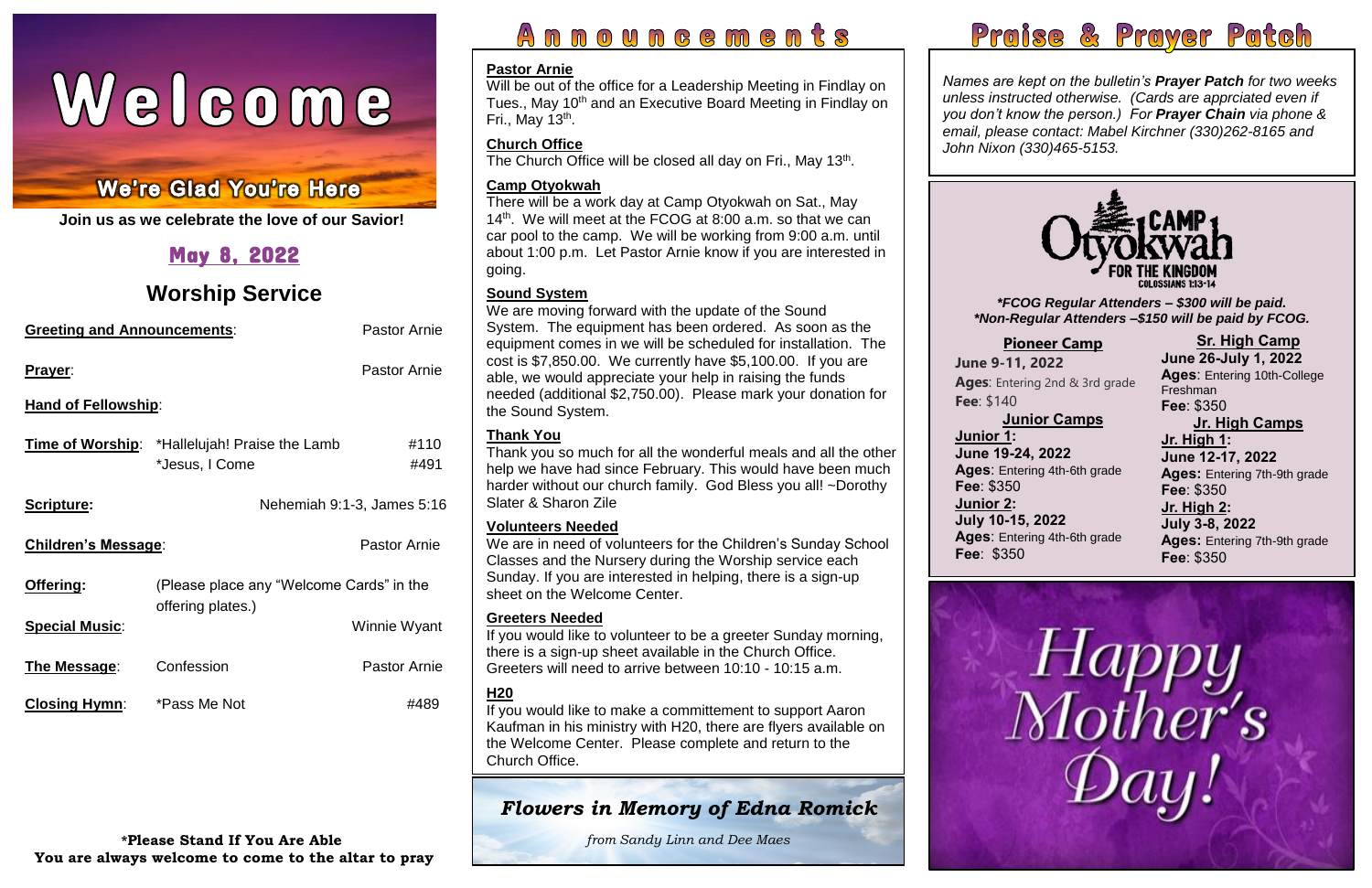## Scripture

#### **Nehemiah 9:1-3 NIV**

**<sup>1</sup>** On the twenty-fourth day of the same month, the Israelites gathered together, fasting and wearing sackcloth and putting dust on their heads. **<sup>2</sup>** Those of Israelite descent had separated themselves from all foreigners. They stood in their places and confessed their sins and the sins of their ancestors. **<sup>3</sup>** They stood where they were and read from the Book of the Law of the LORD their God for a quarter of the day, and spent another quarter in confession and in worshiping the LORD their God.

- **I. Confession leads to \_\_\_\_\_\_\_\_\_\_\_\_\_**
- **II.** Confession is **Limitary Constants**

P D X B P V L G P O A J O B R A D SONEMAE GL TOMTPUIN S R P U D J C I O I E Y Q F T Y Y E G Z N C Q N S Y O V X E N U R X F B K I H P A N B B D E W O G H B N M I T C P N D Q Y F M I I Z O O O L H Y T O E D P L O V E T S N D C U U S X W P S V O Y G M A S O S HORGRQIRFVNFETEIO Y B T O M N K Y V I B V H P N T R J A N O M O K D V S E C E M E I R Y G U W F X C R U I O Y N E V R Y F C V Z O F E S L J F G M T I T D WRNHZSEEAXBOFHGNM Z I J Y E J B N O I A I X X R O L L M D D T Y H D D Y D U Z W O C F R S B Z V C M E X Q K H I D F V K

### **James 5:16 NIV**

**<sup>16</sup>** Therefore confess your sins to each other and pray for each other so that you may be healed. The prayer of a righteous person is powerful and effective.

#### **Offering Last Sunday \$3,962.00**

## **irst Church** J

## Sermon Notes

| GOD              | <b>BELIEVE</b>    | <b>FORGIVENESS</b> |
|------------------|-------------------|--------------------|
| <b>EVIL</b>      | <b>TEMPTATION</b> | <b>HURT</b>        |
| <b>DESERVING</b> | <b>GOOD</b>       | <b>CONTRITION</b>  |
| YOU              | <b>OFFEND</b>     | <b>SORRY</b>       |
| <b>SIN</b>       | <b>JESUS</b>      | <b>AMEN</b>        |
|                  |                   |                    |

## Week at a Glance

| <b>TODAY:</b>     | Mother's Day<br>8:00a.m.<br>$9:15$ a.m.<br>$9:45$ a.m.<br>$10:30$ a.m. | All Day<br><b>Bible Study</b><br><b>Sunday School</b><br>Fellowship<br>Worship |
|-------------------|------------------------------------------------------------------------|--------------------------------------------------------------------------------|
| <b>TUES 10th:</b> | 4:30 p.m.<br>6:30 p.m.<br>$6:45$ p.m.<br>7:30 p.m.                     | <b>TOPS</b><br>Elder's Meeting<br>Deacon's Meeting<br><b>Council Meeting</b>   |
| WED $11^{th}$ :   | $9:15$ a.m.                                                            | Women's Bible Study                                                            |
| <b>THUR 12th:</b> | 8:30a.m.<br>10:30 a.m.                                                 | Line Dancing Class<br>Al-Anon                                                  |
| FRI 13th:         | <b>Office Closed</b>                                                   | All Day                                                                        |
| <b>SAT 14th:</b>  | <b>Camp Otyokwah Work Day</b>                                          |                                                                                |

## Attendance Last Sunday

**127**

## Ministerial Staff

**Senior Pastor: Arnie Kaufman** Home Phone: (330) 264-6388 E-mail: [pastor@woosterfirst.cggc.org](mailto:pastor@woosterfirst.cggc.org) Office Hours: 9:00 a.m. – 1:00 p.m., Monday - Friday

#### **Secretary: Amanda McVay-White**

Church Phone: (330) 262-3691 E-Mail: info@woosterfirst.cggc.org Office Hours: 7:30 a.m. – 12:30 p.m., Monday - Thursday **Contact Us At …** 1953 Akron Road Wooster, OH 44691 Web: [www.woosterfirst.cggc.org](http://www.woosterfirst.cggc.org/) E-mail: info@woosterfirst.cggc.org Phone: (330) 262-3691 Facebook: First Church of God





## J  $\overline{\phantom{a}}$

YouTube QR Code